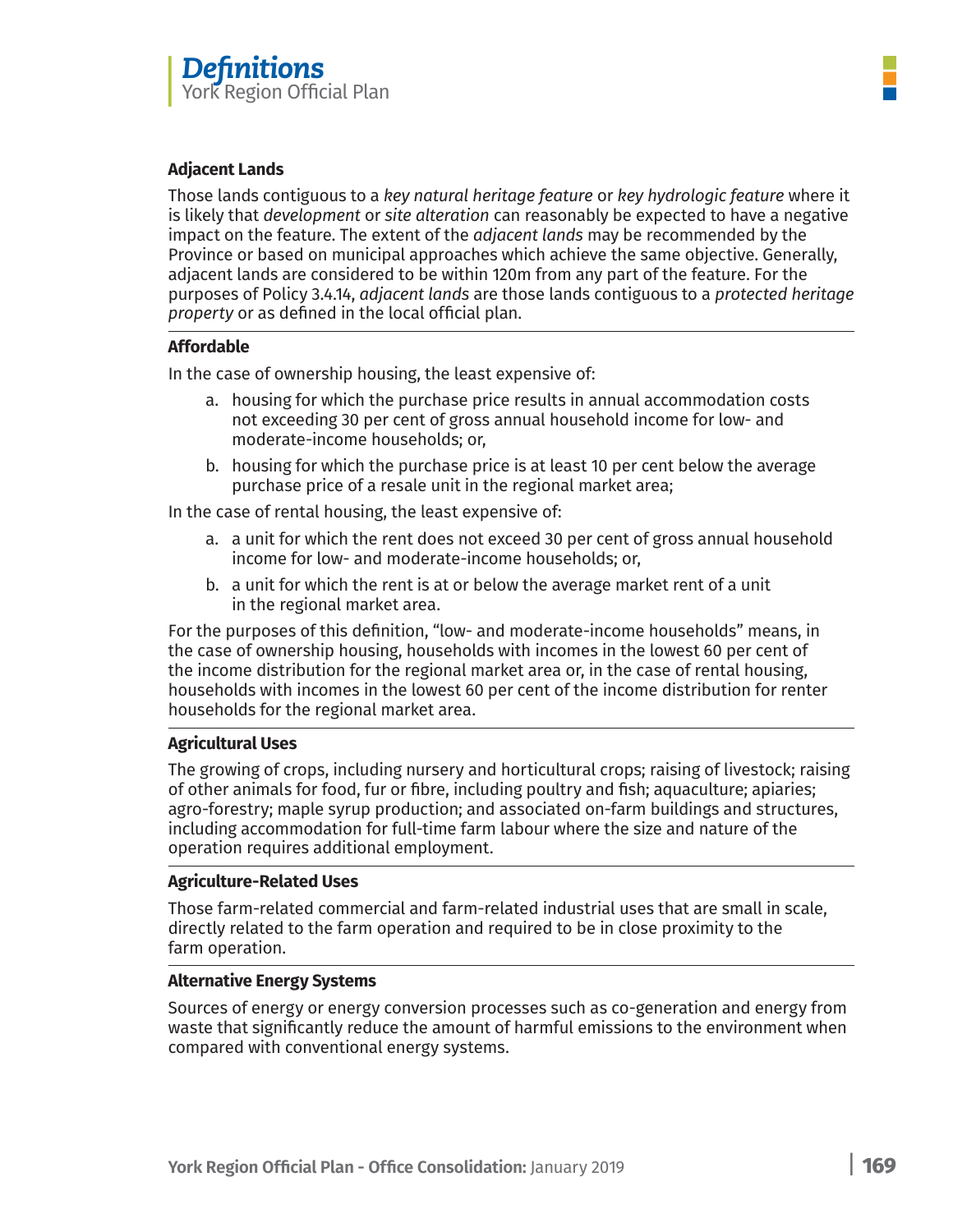

# **Ancillary Uses**

Small scale retail and commercial uses that primarily serve the business functions on employment lands.

#### **Archaeological Assessment**

A survey undertaken by a provincially licensed archaeologist to identify an *archaeological site* and, to the extent required, the cultural heritage value or interest of the site and applicable mitigation measures. There are four levels of archaeological assessment that are specific to the circumstances, a Stage 1, Stage 2, Stage 3 or Stage 4 archaeological assessment, each of which as required is completed by a provincially licensed archaeologist in accordance with the current Provincial requirements, standards and guidelines applicable to provincially licensed archaeologists.

#### **Archaeological Fieldwork**

Any activity carried out on, above or under land or water for the purpose of obtaining and documenting data, recovering artifacts and remains or altering an archaeological site and includes monitoring, assessing, exploring, surveying, recovering and excavating.

#### **Archaeological Resources**

Includes artifacts, archaeological sites and marine archaeological sites. The identification and evaluation of such resources are based upon archaeological fieldwork undertaken in accordance with the Ontario Heritage Act.

#### **Archaeological Sites**

Any property that contains an artifact or any other physical evidence of past human use or activity that is of cultural heritage value or interest.

# **Artifact**

Any object, material or substance that is made, modified, used, deposited or affected by human action and is of cultural heritage value or interest.

#### **Brownfield Sites**

Undeveloped or previously developed properties that may be contaminated. They are usually, but not exclusively, former industrial or commercial properties that may be underutilized, derelict or vacant.

#### **Cemeteries**

Religious or commercial enterprises that include the in-ground and above-ground interment of human remains.

#### **Contaminant Management Plan**

A report that demonstrates how development proposals involving the manufacturing, handling and/or storage of bulk fuels or chemicals (activities prescribed under the Clean Water Act) that demonstrates safety measures will be implemented in order to help prevent contamination of groundwater or surface water supplies. The Contaminant Management Plan must include a list of all chemicals used on the subject lands and within any structures and demonstrate how the risk of release to the environment would be mitigated and managed.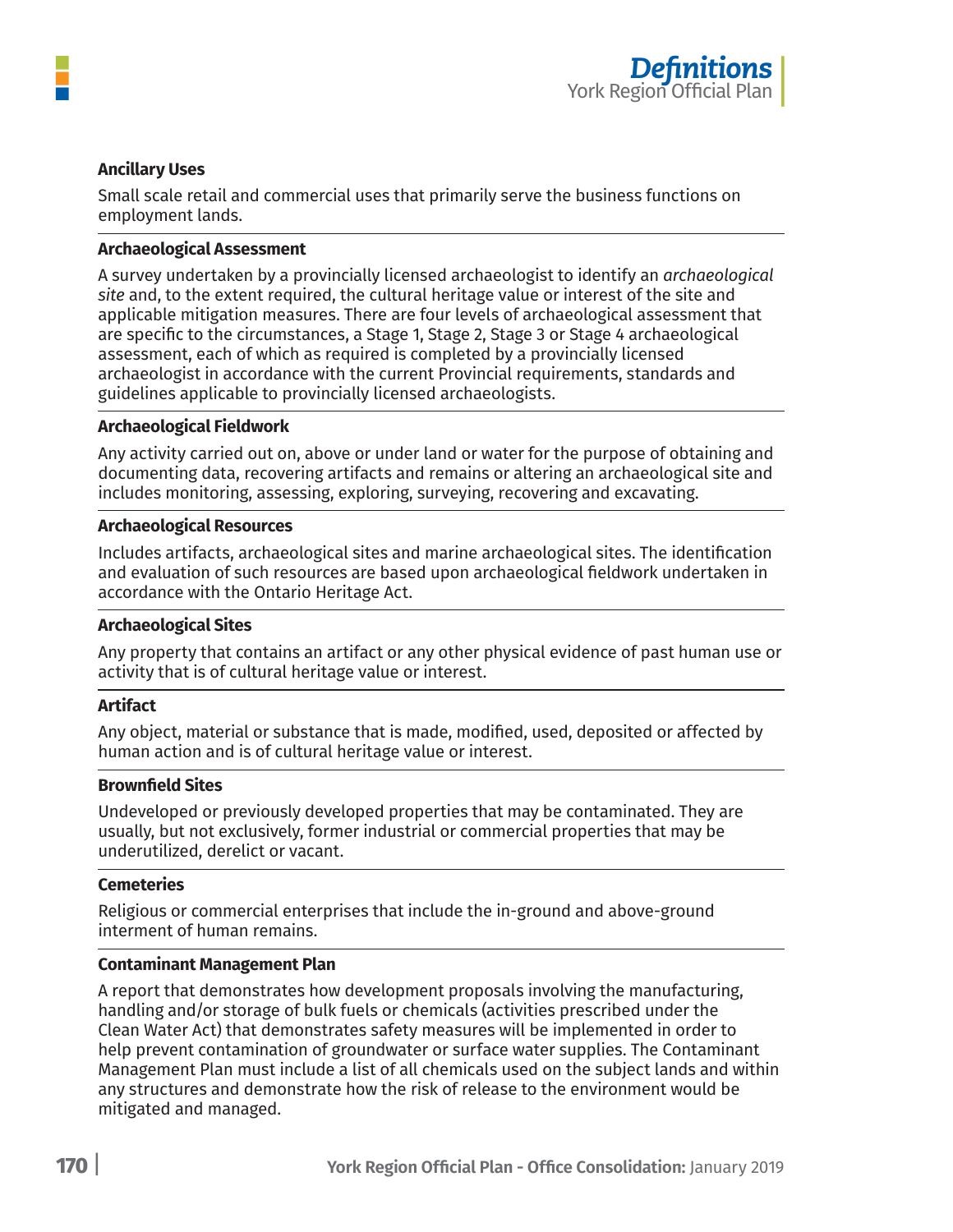

### **Cultural Heritage Resources**

Resources that contribute to our understanding of our past, including:

- a. Archaeological resources such as artifacts, archaeological sites and marine archaeological sites.
- b. Built heritage resources, which means one or more significant buildings, structures, monuments, installations or remains associated with architectural, cultural, social, political, economic or military history and identified as being important to a community.
- c. Cultural heritage landscape, which means a defined geographical area of heritage significance which has been modified by human activities and is valued by a community. It involves a grouping(s) of individual heritage features such as structures, spaces, archaeological sites and natural elements, which together form a significant type of heritage form, distinctive from that of its constituent elements or parts.

# **Cultural and Regenerating Woodland**

For the purpose of policy 2.2.48, woodlands where the ecological functions of the site are substantially compromised as a result of prior land use activity and would be difficult to restore and/or manage as a native woodland in an urban setting. An *environmental impact study* should assess these ecological functions with consideration of the following:

- the woodland is regenerating, typically with a dominant proportion of woody species being invasive and non-native (e.g., Norway Maple, Manitoba Maple, Siberian Elm, Scots Pine, European Buckthorn, White Mulberry, Tree-of-heaven, Apple, White Poplar, etc.)
- the area was not treed approximately 20 to 25 years ago as determined through air photo interpretation or other suitable technique
- soils may be degraded, for example, soil may be compacted, the top soil removed, or there may be substantial erosion from over-use and/or the woodland may be regenerating on fill
- there is limited ability to maintain or restore self-sustaining ecological functions typical of native woodlands

Woodlands (including plantations) established and/or managed for the purpose of restoring a native tree community are excluded from cultural and regenerating woodlands (e.g. naturalization or restoration projects).

### **Designated Area**

Areas designated either "Urban Area" or "Towns and Villages" shown on Map 1 of this Plan.

# **Designated Greenfield Area**

The *designated area* that was outside of the built-up area as of June 2006 as defined by the Province's Built Boundary in Places to Grow: Growth Plan for the Greater Golden Horseshoe.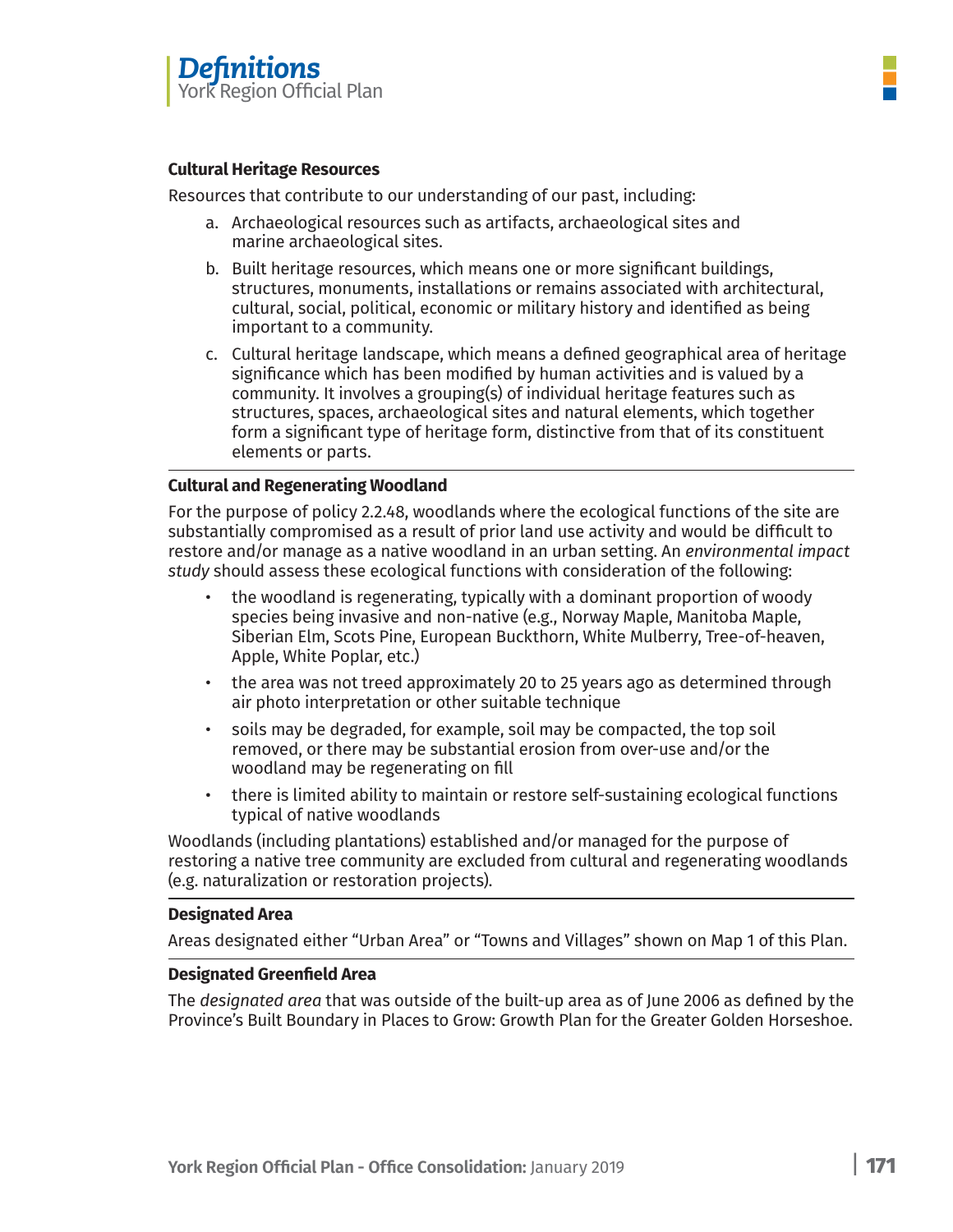# **Developable Area**

The *developable area* includes all lands available for *development* for both private and public uses, including residential and employment uses, open space and infrastructure (e.g. local and Regional streets and stormwater management ponds).

The *developable area* excludes:

- a. environmental features and areas, where development is prohibited, identified in Places to Grow: Growth Plan for the Greater Golden Horseshoe;
- b. the Regional Greenlands System and approved local municipal natural heritage systems where development is prohibited;
- c. *key natural heritage features* and *key hydrologic features;*
- d. major infrastructure rights-of-way (i.e. existing 400-series highways and finalized route alignments for extensions or future 400-series highways, utility lines, and rail lines); and,
- e. existing uses (e.g. cemeteries, estate subdivisions).

### **Development**

The creation of a new lot, a change in land use, or the construction of buildings and structures, requiring approval under the Planning Act, but does not include:

- a. activities that create or maintain infrastructure authorized under an environmental assessment, Planning Act, or Condominium Act process; or,
- b. works subject to the Drainage Act.

## **Earth Science Areas of Natural and Scientific Interest**

Areas of land containing natural landscapes or features that have been identified by the Province as having earth science values related to protection, scientific study or education. On the Oak Ridges Moraine, Provincially and Regionally significant Earth Science Areas of Natural and Scientific Interest are included. Elsewhere within this Plan, only provincially significant Earth Science Areas of Natural and Scientific Interest are addressed.

### **Endangered and Threatened Species**

A species that is listed or categorized as an "Endangered Species" or "Threatened Species" on the Ontario Ministry of Natural Resources' official Species At Risk in Ontario List, as updated and amended from time to time.

### **Environmental Assessment**

An Environmental Assessment undertaken in accordance with the Environmental Assessment Act of Ontario, RSO 1990, as amended.

### **Environmental Impact Study**

A study to confirm the presence and/or significance of natural features, the extent of the feature(s) and/or to determine the potential direct and indirect impacts, of a proposed development on the Regional Greenlands System and/or on a *key natural heritage feature* or *key hydrologic feature* and their functions. Where an *environmental impact study* is required, the content and scope will be determined through a pre-consultation meeting and a Terms of Reference submitted early in the application process to the approval authority. The impact evaluation shall address environmental systems and features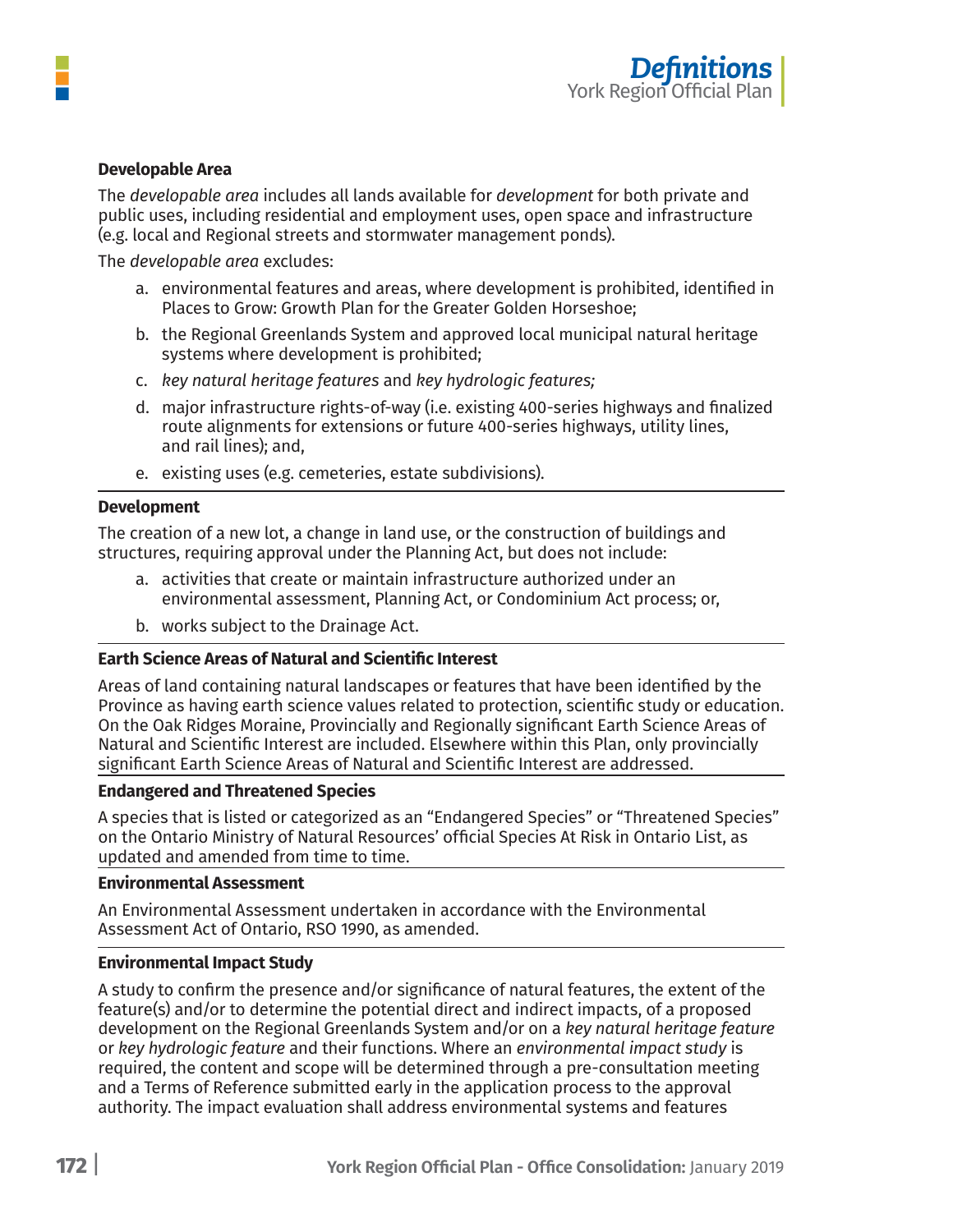and functions on and adjacent to the site, at site and landscape scales, and shall be consistent with any relevant guidelines prepared by the Province, the Region, the local municipality or the conservation authority. Terms of Reference for *environmental impact studies* shall be submitted to the approval authority early in the application process. Previous work that is still current, including larger scale environmental studies undertaken in support of secondary plans, master environmental servicing plans, block plans, etc., shall be considered when determining the scope of the *environmental impact study.* If it is determined that the requirements of the *environmental impact study* have already been met through these prior studies, no further *environmental impact study* is required. Key components of an *environmental impact study,* which may form part of a master environmental servicing plan, may include:

- a biophysical inventory (e.g. Ecological Land Classification) and analysis of ecological functions, including methodology used and relevant maps, figures and illustrations
- verification of the status or significance of a feature in accordance with Federal, Provincial and/or Regional legislation, criteria and guidelines such as the *significant woodland* criteria as set out in policy 2.2.45 of this Plan, the Ontario Wetland Evaluation System, the Natural Heritage Information Centre or the Species at Risk in Ontario List
- figures illustrating ecological communities, the location and extent of significant features and their *vegetation protection zones* (including location of significant species and communities), and the proposed development in relation to identified constraints
- identification of development constraints, an assessment of impact from the proposed activities, analysis at a local and Regional scale and proposal of mitigation measures, natural system/feature enhancement opportunities, conclusion of net impacts, and demonstration of conformity with applicable policy
- the identification of monitoring requirements for developments within the Regional Greenlands System or *key natural heritage features* and/or *key hydrologic features, hazardous sites* and *hazardous areas,* and their associated *adjacent lands*

# **Environmentally Significant Areas**

Land or water areas that contain distinctive or unusual features, perform a key ecological function and/or provide habitat for significant plant and/or animal species as determined by studies undertaken from time to time by conservation authorities and/or local municipalities.

### **Fish Habitat**

Means fish habitat as defined in the Federal Fisheries Act as spawning grounds and nursery, rearing, food supply, and migration areas on which fish depend directly or indirectly in order to carry out their life process.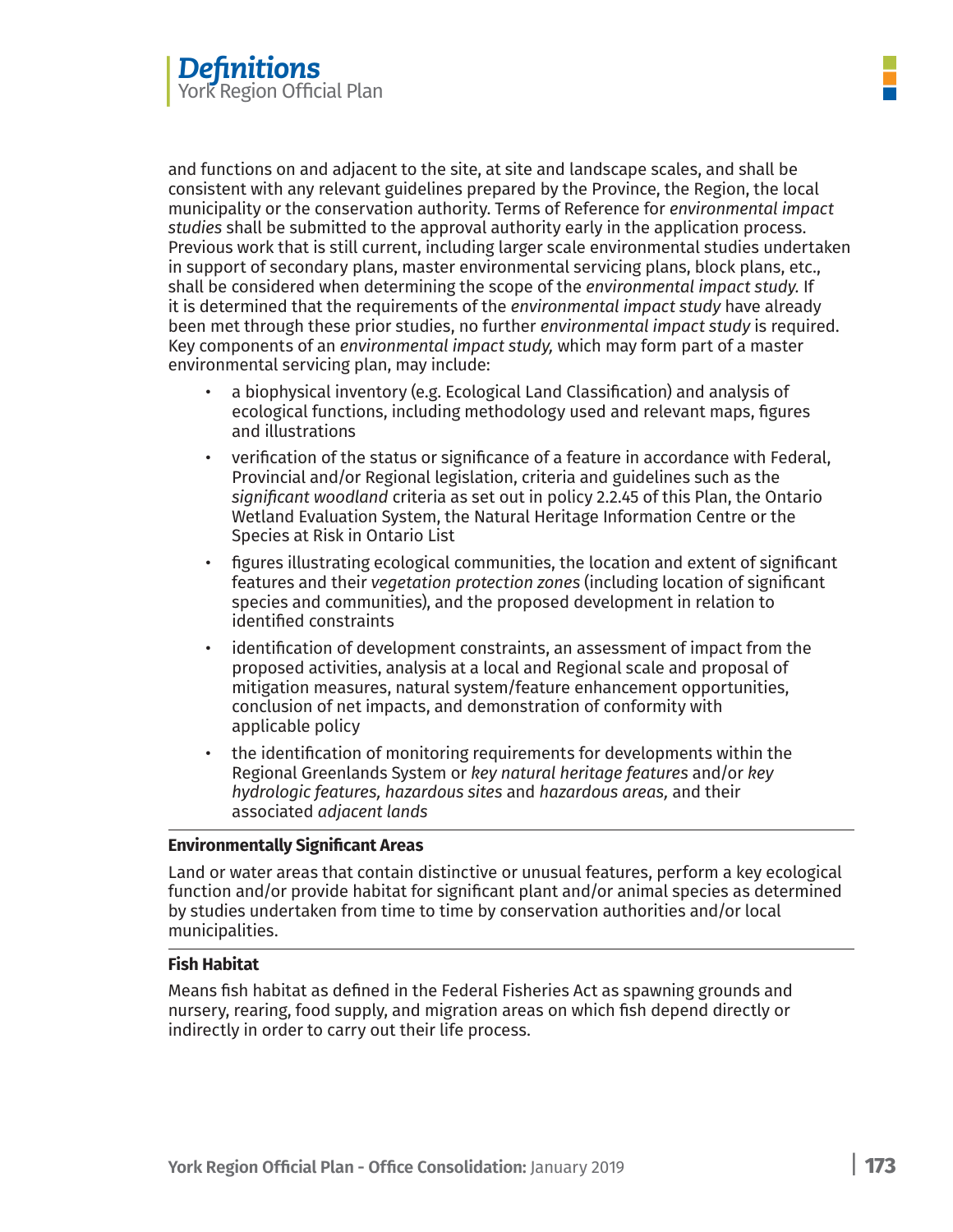

### **Floor Space Index**

The ratio of gross floor area of a building to its respective lot area. For example, a building with a gross floor area of 25,000 square metres situated on a lot with an area of 10,000 square metres has a floor space index of 2.5.

### **Globally or Provincially Rare Plants, Animals or Communities**

Plant or animal species or communities that have been assigned S1 (critically imperilled provincially), S2 (imperilled provincially), S3 (vulnerable provincially), G1 (extremely rare globally), G2 (very rare globally), or G3 (rare to uncommon globally) by the Provincial Natural Heritage Information Centre.

### **Guideline(s)**

A document that is non-statutory and non-mandatory that is intended to provide guidance in the implementation of the policies of this Plan.

#### **Hazardous Lands**

Means property or lands that could be unsafe for development due to naturally occurring processes. Along the shorelines of large inland lakes, this means the land, including that covered by water, between a defined offshore distance or depth and the furthest landward limit of the flooding hazard, erosion hazard or dynamic beach hazard limits. Along river, stream and small inland lake systems, this means that land, including that covered by water, to the furthest landward limit of the flooding hazard or erosion hazard limits.

#### **Hazardous Sites**

Means property or lands that could be unsafe for development and site alteration due to naturally occurring hazards. These may include unstable soils (sensitive marine clays [Ieda], organic soils) or unstable bedrock (karst topography).

### **Headwater Area**

The uppermost portion of the drainage basin of a stream.

### **High-Occupancy Vehicle Lanes**

Reserved rights-of-way for public transit vehicles and other vehicles such as emergency vehicles, taxis or multiple-person vehicles.

### **Highly Vulnerable Aquifer (HVA)**

As defined under the Clean Water Act, is an aquifer that can be easily changed or affected by contamination from both human activities and natural processes as a result of (a) its intrinsic susceptibility, as a function of the thickness and permeability of overlaying layers, or (b) by preferential pathways to the aquifer.

### **Heritage Attributes**

The principal features, characteristics, context and appearance that contribute to the cultural heritage significance of a protected heritage property.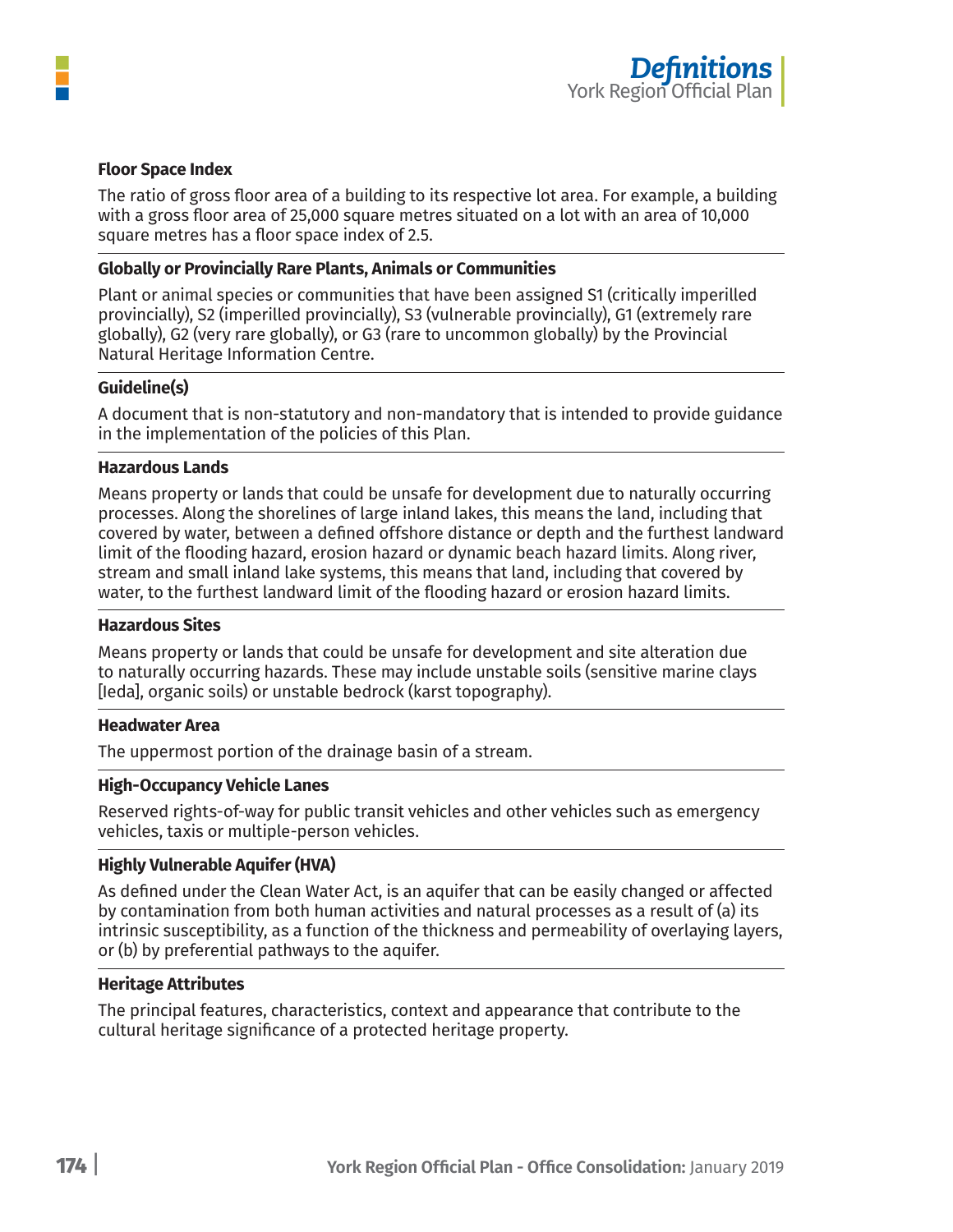

# **In Situ**

In situ means remaining in place in the original location where something was found.

# **Infiltration Management Plan**

A report that demonstrates how the development proposal maintains pre-development recharge rates and does not impact groundwater recharge.

# **Intake Protection Zone**

The area within Lake Simcoe and surrounding lands that may contribute water to the municipal drinking water systems and through which contaminants are reasonably likely to reach the pumping station.

# **Intensification**

The *development* of a property, site or area at a higher density than currently exists through:

- a. redevelopment, including the use of *brownfield sites;*
- b. the *development* of vacant and/or underutilitized lots within previously developed areas;
- c. infill *development;* or,
- d. the expansion or conversion of existing buildings.

# **Intensification Area**

Intensification areas are to be identified and planned for by the Local Municipalities as part of their Intensification Strategy. The Intensification Strategy will identify a role for each of the following:

- a. Regional Centres
- b. Regional Corridors
- c. GO Stations
- d. Local Centres and Corridors
- e. Other Major Streets
- f. Local Infill
- g. Secondary Suites

### **Intermittent Stream**

Stream-related watercourses that contain water or are dry at times of the year that are more or less predictable, generally flowing during wet seasons of the year but not the entire year, and where the water table is above the stream bottom during parts of the year.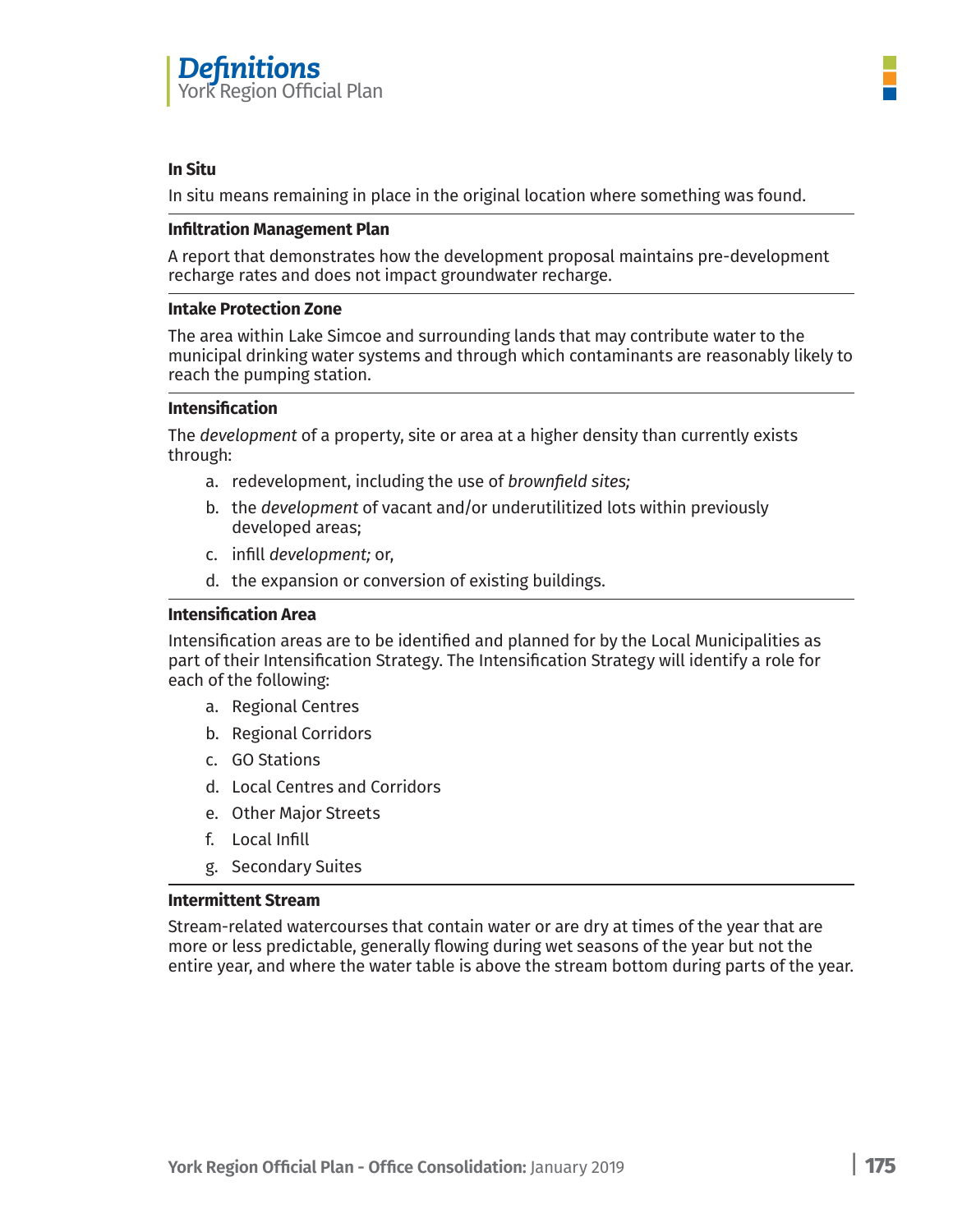

### **Kettle Lakes**

Means a depression formed by glacial action and permanently filled with water.

#### **Key Development Areas**

*Intensification areas* along the Regional Corridors that are identified and planned for by local municipalities as part of their Intensification Strategy.

### **Key Hydrologic Feature**

Key hydrologic features are described in Section 2.2 of this Plan and include *wetlands, lakes and their littoral zones, permanent and intermittent streams, kettle lakes, seepage areas and springs,* and the Lake Simcoe Shoreline.

#### **Key Natural Heritage Feature**

Key natural heritage features are described in Section 2.2 of this Plan and include the *habitat of endangered species, threatened species and special concern species, fish habitat, wetlands, Life Science Areas of Natural and Scientific Interest, Environmentally Significant Areas, significant valleylands, significant woodlands, significant wildlife habitat,* sand barrens, savannahs and tallgrass prairies.

#### **Lakes and their Littoral Zones**

Means any inland body of standing water larger than a pool or pond or a body of water filling a depression in the earth's surface. The littoral zone refers to the area of shallow water in a lake that extends from the shoreline lakeward to the limit occupancy of rooted aquatic plants.

#### **Lake Simcoe Watershed**

- a. Lake Simcoe and the part of Ontario, the water of which drains into Lake Simcoe; or,
- b. If the boundaries of the area described by clause (a) are described more specifically in regulations, the area within those boundaries (Lake Simcoe Protection Act, 2008).

# **Life Science Areas of Natural and Scientific Interest**

Areas of land and water containing natural landscapes or features that have been identified by the Province using approved evaluation procedures, as having life science values related to protection, scientific study or education. Provincially and Regionally significant Life Science Areas of Natural and Scientific Interest are included in this Plan.

### **Major Development**

Consists of:

- a. the creation of four or more lots;
- b. the construction of a building or buildings with a ground floor area of 500 square metres or more; or,
- c. the establishment of a *major recreational use.*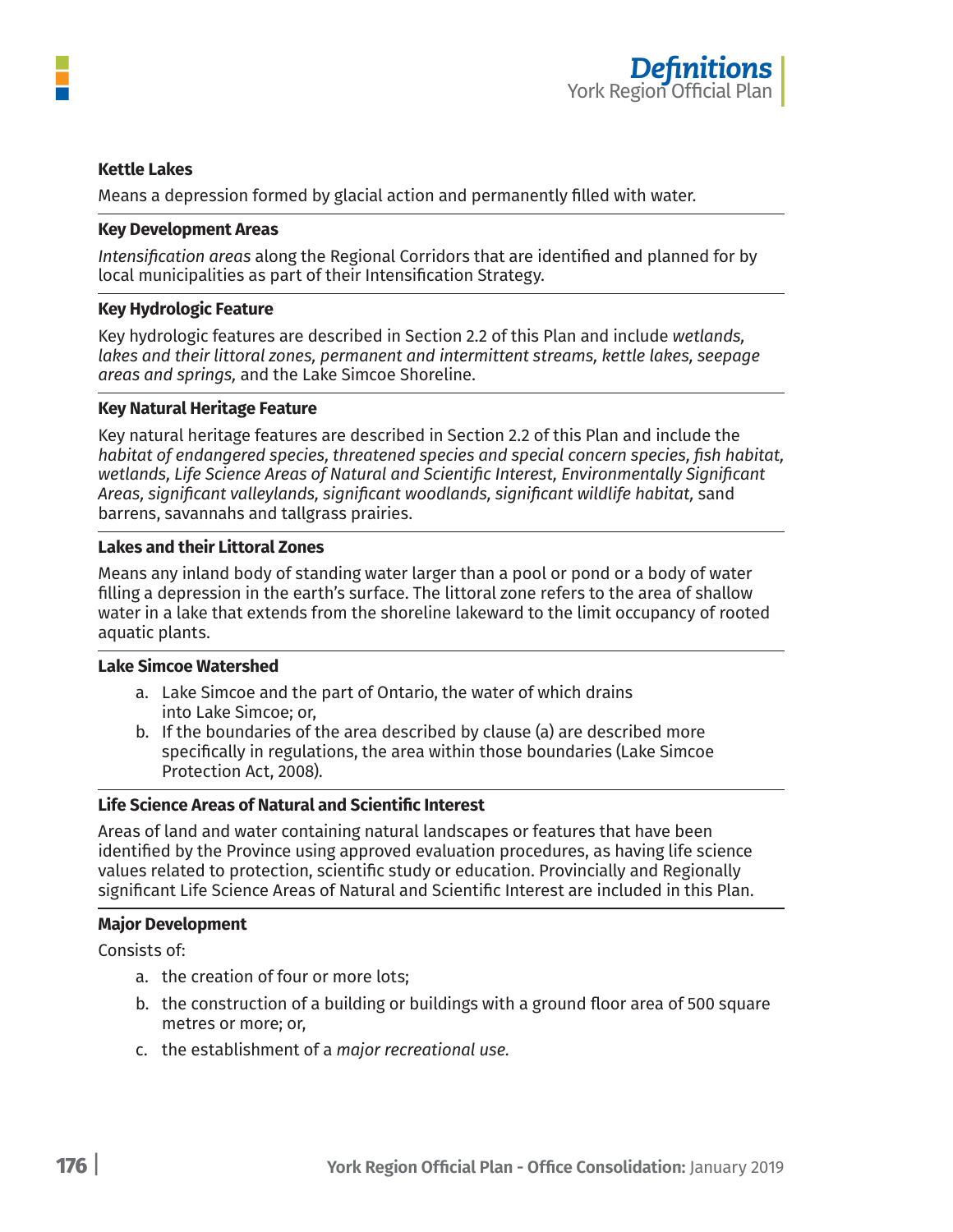

# **Major Office**

Major Office is generally defined as freestanding office buildings of 10,000  $\mathrm{m}^{\text{2}}$  or greater, or with 500 jobs or more.

# **Major Retail**

Major retail includes retail big box stores, retail warehouses and shopping centres. For the purposes of this definition a shopping centre is not a collection of *ancillary uses* that primarily serve the business functions on employment lands.

# **Major Recreational Use**

Recreational uses that require large-scale modification of terrain, vegetation or both and usually also require large-scale buildings or structures, including but not limited to the following:

- a. golf courses;
- b. serviced playing fields;
- c. serviced campgrounds; and,
- d. ski hills.

# **Marine Archaeological Site**

An archaeological site that is fully or partially submerged or that lies below or partially below the high-water mark of any body of water.

### **Minimum Distance Separation Formulae**

Formulae developed by the Province to separate uses to reduce incompatibility concerns about odour from livestock facilities.

### **Ministerial Zoning Order**

An order of the Minister of Municipal Affairs and Housing issued pursuant to section 47 of the Planning Act.

### **Municipal Comprehensive Review**

An official plan review, or an official plan amendment, that:

- a. is completed by the Region or by a local municipality in consultation with the Region;
- b. is approved by the Region or, where applicable, by the Province;
- c. comprehensively applies the policies of this Plan and the Growth Plan for the Greater Golden Horseshoe; and,
- d. as determined by the Region, includes a land budget and analysis for the Region and, where applicable, the local municipality.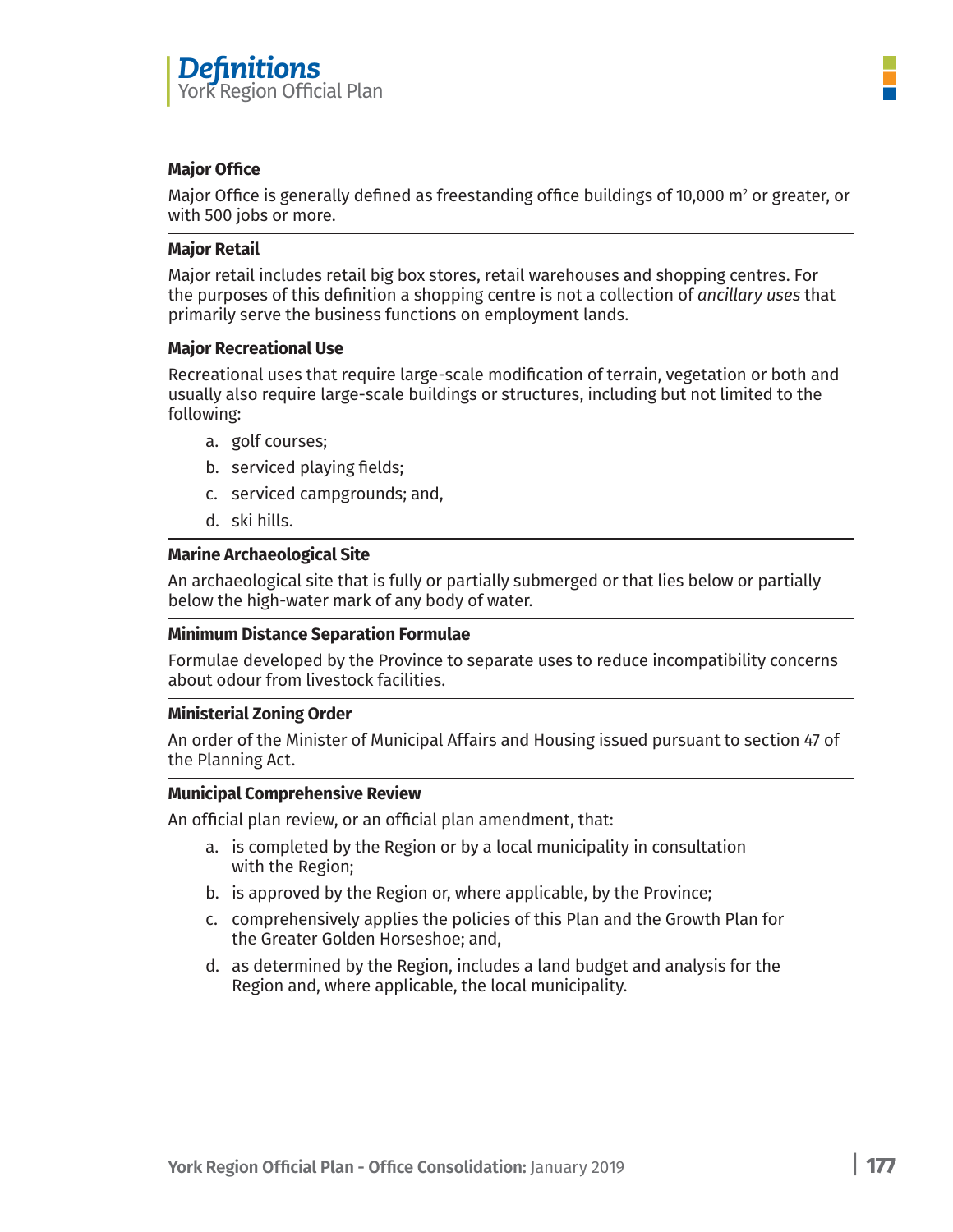

#### **New Community Areas**

Lands added to the Urban Area through a Regional *municipal comprehensive review,* for community purposes including residential and population-related employment, beyond those designated as Urban Area at the date of approval of this Plan.

#### **Noise Exposure Forecast**

A prediction of noise annoyance levels caused by aircraft near airports.

#### **Normal Farm Practices**

Any practice, as defined in the Farming and Food Production Protection Act, 1998, that is conducted in a manner consistent with proper and acceptable customs and standards as established and followed by similar agricultural operations under similar circumstances, or that makes use of innovative technology in a manner consistent with proper advanced farm management practices. *Normal farm practices* shall be consistent with the Nutrient Management Act, 2002 and regulations made under that Act.

# **Oak Ridges Moraine Conservation Plan Definitions**

Definitions for terminology specific to the Oak Ridges Moraine Conservation Plan that are included in the Oak Ridges Moraine Conservation Plan, Ontario Regulation 140/02

#### **Pathogen Threats**

Threats to drinking water quality that are related to conditions or activities having the potential to introduce living microorganisms that cause disease into the groundwater. Sources of pathogens include, but are not limited to, septic systems, animal manure, sewage systems and stormwater management ponds.

#### **Permanent Streams**

A stream which continually flows in an average year.

#### **Planned Corridors - Transportation**

Corridors identified through Provincial Plans or preferred alignment(s) determined through the Environmental Assessment Act process which are required to meet projected needs. For the purpose of Provincial transportation corridors as of 2012, they are identified on Maps 1, 11 and 12 as 'Planned Corridors – Transportation'.

#### **Protected Heritage Property**

Means real property designated under parts IV, V or VI of the Ontario Heritage Act, heritage conservation easement property under Parts II or IV of the Ontario Heritage Act and property subject to a covenant or agreement between the owner and a conservation body or level of government, registered in title and executed with the primary purpose of preserving, conserving and maintaining a cultural heritage feature or preventing its destruction, demolition or loss.

#### **Provincially Rare Species**

A species that is assigned S1, S2, S3 by the Provincial Natural Heritage Information Centre, including those additional species (S3? And S3/S4) as defined in the Oak Ridges Moraine Technical Papers.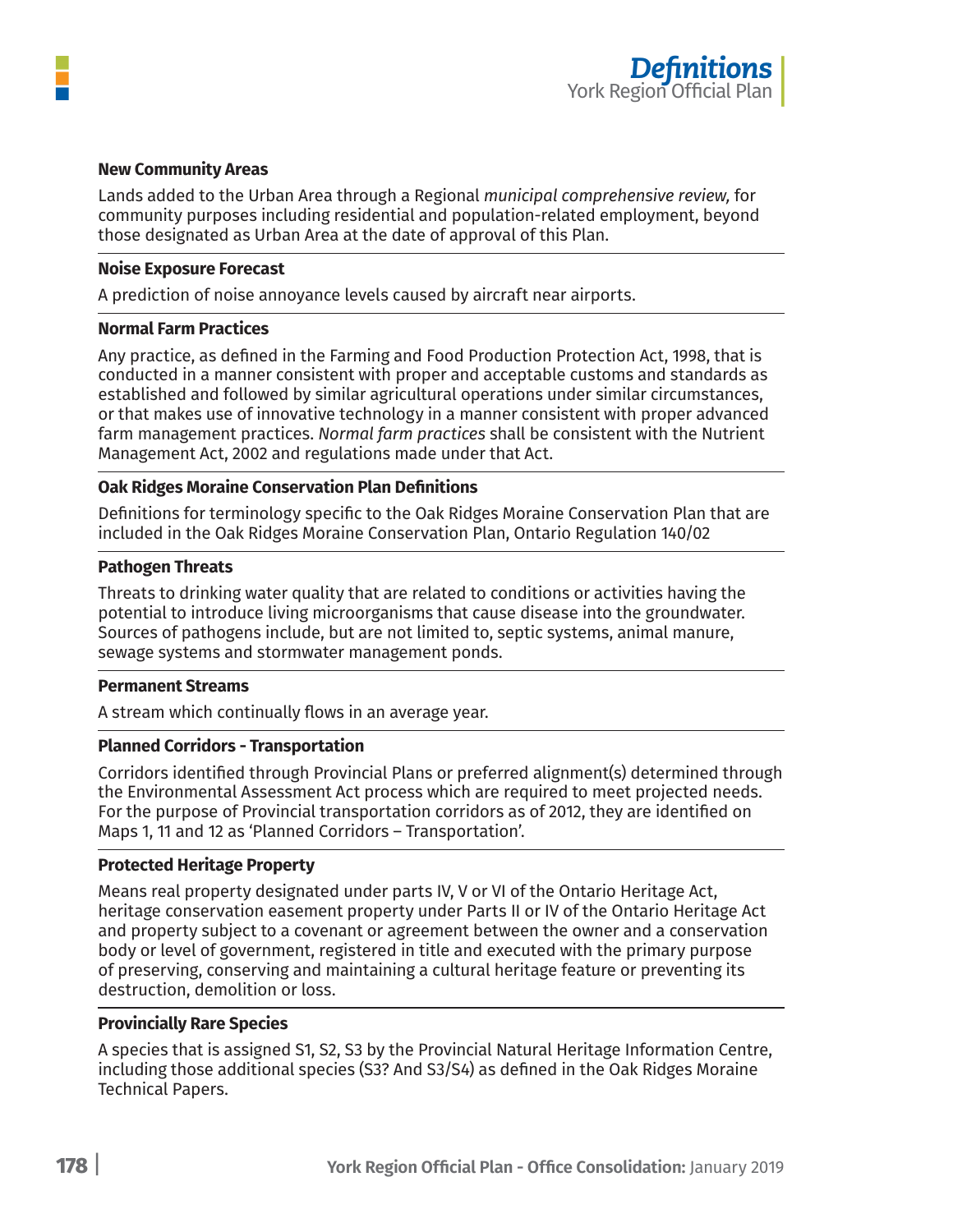

# **Renewable Energy Systems**

The production of electrical power from an energy source that is renewed by natural processes including, but not limited to, wind, water, a biomass resource or product, or solar and geothermal energy.

# **Sand Barrens**

Means lands (not including land that is being used for agricultural purposes or no longer exhibits sand barrens characteristics) that:

- a. has sparse or patchy vegetation that is dominated by plants that are:
	- i. adapted to severe drought and low nutrient levels; and,
	- ii. maintained by severe environmental limitations such as drought, low nutrient levels and periodic disturbances such as fire;
- b. has less than 25 per cent tree cover;
- c. has sandy soils (other than shorelines) exposed by natural erosion, depositional process or both; and,
- d. has been further identified, by the Ministry of Natural Resources or by any other person, according to evaluation procedures established by the Ministry of Natural Resources, as amended from time to time.

# **Savannah**

Means land (not including land that is being used for agricultural purposes or no longer exhibits savannah characteristics) that:

- a. has vegetation with a significant component of non-woody plants, including tallgrass prairie species that are maintained by seasonal drought, periodic disturbances such as fire, or both;
- b. has from 25 per cent to 60 per cent tree cover;
- c. has mineral soils; and,
- d. has been further identified, by the Ministry of Natural Resources or by any other person, according to evaluation procedures established by the Ministry of Natural Resources, as amended from time to time.

# **Secondary Agricultural Uses**

Uses secondary to the principal use of the property, including but not limited to, home occupations, home industries, and uses that produce value-added agricultural products from the farm operations on the property.

### **Secondary Suite**

A single accessory dwelling unit in a house, or building ancillary to a house, that consists of one or more rooms that are designed, occupied or intended for use, including occupancy, by one or more persons as an independent and separate residence in which a facility for cooking, sleeping facilities and sanitary facilities are provided for the exclusive use of such person or persons.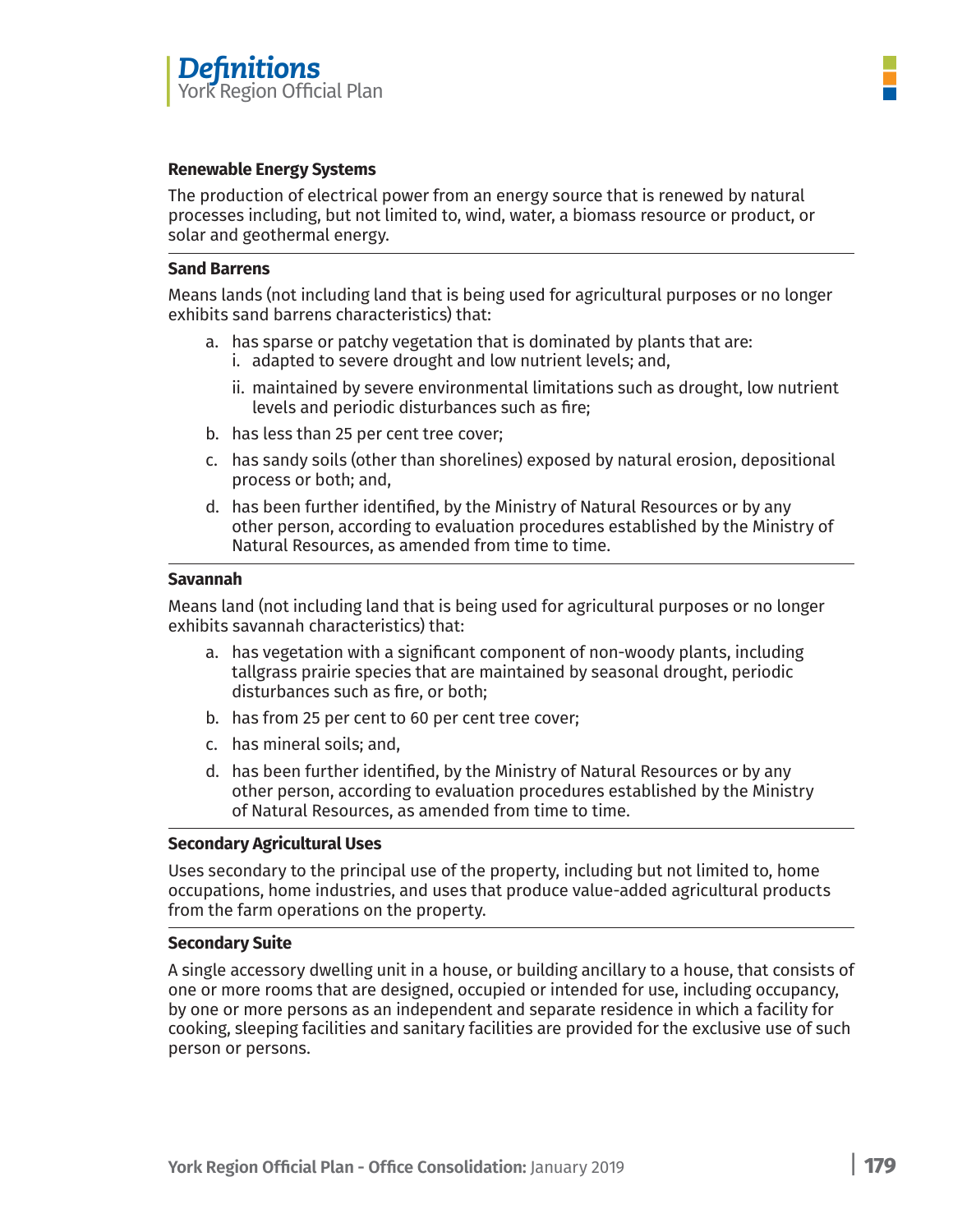



# **Seepage Areas and Springs**

Seepage areas and springs are sites of emergence of groundwater where the water table is present at the ground surface. Seepage areas are areas where groundwater emerges from the ground over a diffuse area. Springs are points of natural, concentrated discharge of groundwater. For the purpose of this definition, seepage areas and springs include altered features but not features created and maintained by artificial means.

# **Sensitive Surface Water Features**

Water-related features on the earth's surface, including headwaters, rivers, stream channels, inland lakes, seepage areas, recharge/discharge areas, springs, wetlands, and associated riparian lands that can be defined by their soil moisture, soil type, vegetation or topographic characteristics, that are particularly susceptible to impacts from activities or events including, but not limited to, water withdrawals, and additions of pollutants.

# **Sensitive Use/Sensitive Land Uses**

Buildings, amenity areas, or outdoor spaces where routine or normal activities occurring at reasonably expected times would experience one or more adverse effects from contaminant discharges generated by a nearby major facility. *Sensitive land uses* may be a part of the natural or built environment. Examples may include, but are not limited to: residences, day care centres, and educational and health facilities.

# **Significant Archaeological Resources**

Resources that, in the opinion of a licensed archaeologist (and confirmed by the Province through acceptance of the archaeological assessment report in the Ontario Public Register of Archaeological Reports) meet the criteria for determining cultural heritage value or interest set out in the Standards and Guidelines for Consultant Archaeologists, as amended, and are to be protected from impacts of any sort.

### **Significant Groundwater Recharge Area**

The area where an aquifer is replenished from (a) natural processes, such as the infiltration of rainfall and snowmelt and the seepage of surface water from lakes, streams and wetlands, (b) from human interventions, such as the use of storm water management systems, and (c) whose recharge rate exceeds a threshold specified in the Clean Water Act.

# **Significant Habitat (As It Relates to Endangered, Threatened, Special Concern or Provincially Rare Species)**

The habitat, as determined by the Ontario Ministry of Natural Resources, that is necessary for the maintenance, survival, and/or the recovery of naturally occurring or reintroduced populations of the species, and where those areas of occurrence are occupied by the species during all or any part(s) of its life cycle.

# **Significant Threat**

A condition or activity that has a high potential to have a negative impact on the quantity and/or quality of groundwater that supplies a municipal well.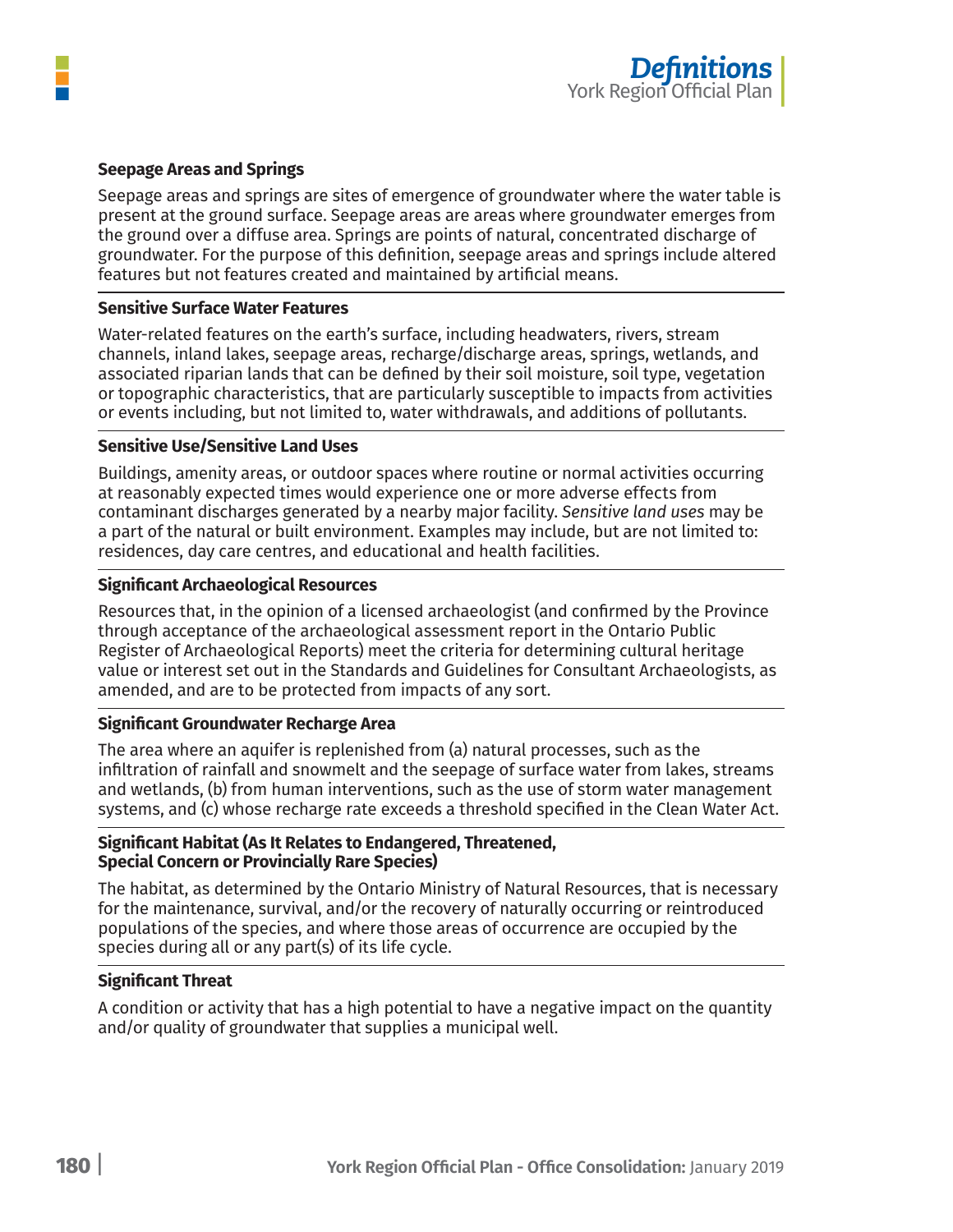

# **Significant Valleylands**

A valleyland is a natural area that occurs in a valley or other landform depression that has water flowing through or standing for some period of the year. Significant valleylands include those areas which are ecologically important in terms of features, functions, representation or amount, and contribute to the quality and diversity of an identifiable geographic area or natural heritage system.

# **Significant Wildlife Habitat**

Wildlife habitat consists of areas where plants, animals and other organisms live, and find adequate amounts of food, water, shelter and space needed to sustain their populations. Specific wildlife habitats of concern may include areas where species concentrate at a vulnerable point in their annual or life cycle; and areas which are important to migratory or non-migratory species. Significant wildlife habitat includes those areas which are ecologically important in terms of features, functions, representation or amount, and contribute to the quality and diversity of an identifiable geographic area or natural heritage system.

# **Significant Woodlands**

*Woodlands* which meet any one of the criteria in policy 2.2.45 of this Plan, except those excluded by policy 2.2.48 of this Plan.

# **Site Alteration**

Activities such as grading, excavation and the placement of fill that would change the landform and natural vegetative characteristics of a site.

# **Solar Design Strategy**

A report that considers possible solar design measures and identifies those measures that will be employed to minimize overall energy consumption.

# **Source Water Impact Assessment and Mitigation Plan**

A Source Water Impact Assessment and Mitigation Plan is a report completed by a qualified person that examines the relevant hydrologic pathways and qualitatively evaluates the level of risk associated with the land uses or land use activities that my pose a threat to the quantity or quality of a municipal drinking water supply. It proposes a plan for the mitigation and management of the identified risks, and outlines an emergency response to be executed in the event that a risk is realized.

# **Specialty Crop Areas**

Areas designated using evaluation procedures established by the Province, where specialty crops such as tender fruits (peaches, cherries, plums), grapes, other fruit crops, vegetable crops, greenhouse crops, and crops from agriculturally developed organic soil lands are predominantly grown, usually resulting from:

- a. soils that have suitability to produce specialty crops, or lands that are subject to special climatic conditions, or a combination of both; and/or,
- b. a combination of farmers skilled in the production of specialty crops, and of capital investment in related facilities and services to produce, store, or process specialty crops.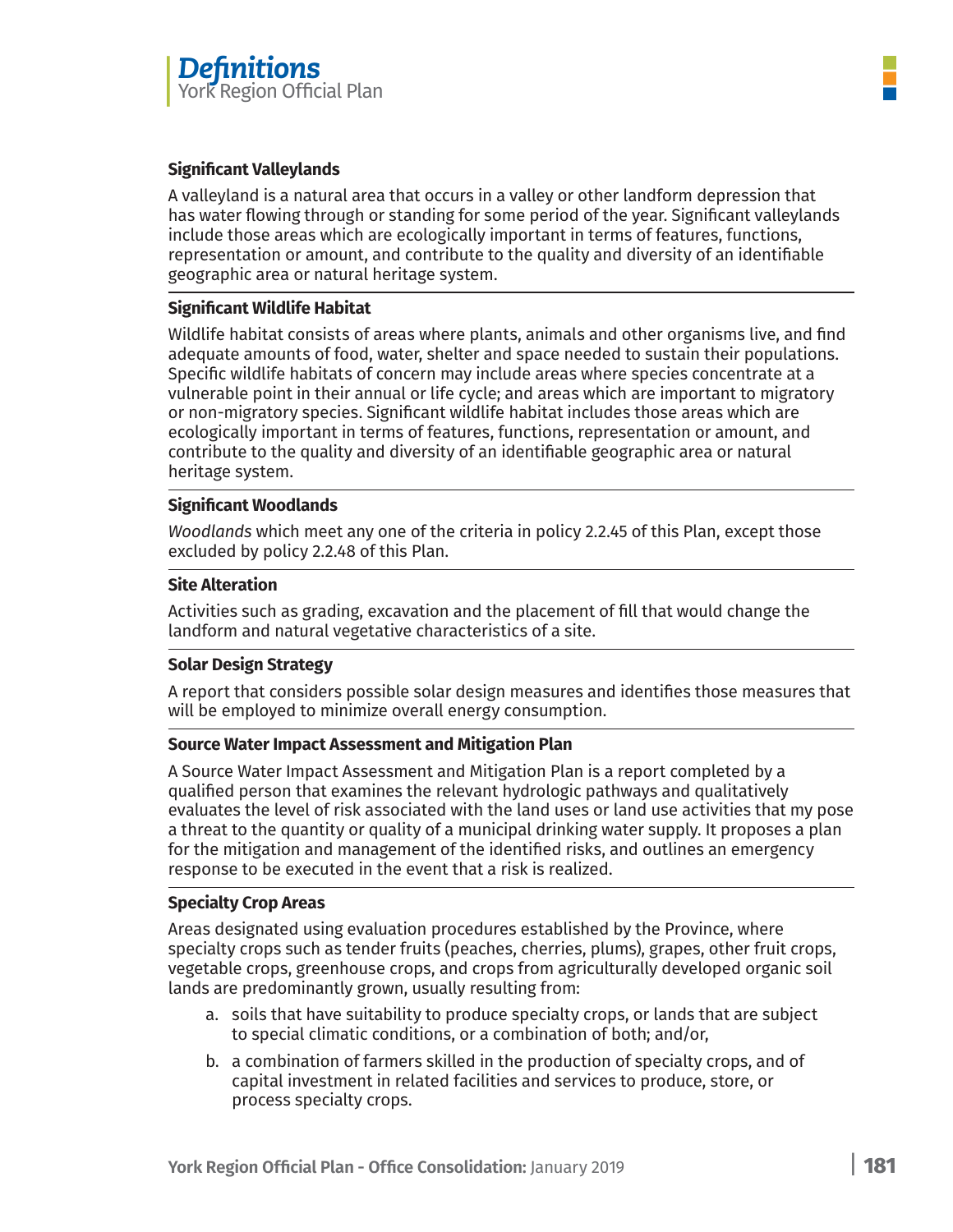

# **Special Concern Species**

A species that is listed or categorized as a "Special Concern Species" on the Ontario Ministry of Natural Resources' official Species at Risk in Ontario List, as updated and amended from time to time.

#### **Special Needs Housing**

The integration of housing and support services for individuals who require specific services to maintain their housing and well-being. *Special needs housing* includes both transitional and permanent housing, most commonly in not-for-profit residential housing.

### **Special Policy Area**

An area within a community that has historically existed in the flood plain and where site-specific policies, approved by the Province, are intended to provide for the continued viability of existing uses (which are generally on a small scale) and to address the significant social and economic hardships to the community that would result from strict adherence to provincial policies concerning development, the criteria and procedures for approval are established by the Province. A Special Policy Area is not intended to allow for new or intensified *development* and site alteration if a community has feasible opportunities for *development* outside the flood plain.

#### **Species At Risk**

*Threatened and Endangered Species, Special Concern Species* and *Provincially Rare Species* collectively.

#### **Time Of Travel**

Refers to the estimated time required for groundwater to move from a given location in an aquifer to the intake of a water well. A *wellhead protection area* is typically divided into several *time of travel zones.*

### **Tallgrass Prairies**

Means land (not including land that is being used for agricultural purposes or no longer exhibits tallgrass prairie characteristics) that:

- a. has vegetation dominated by non-woody plants, including tallgrass prairie species that are maintained by seasonal drought, periodic disturbances such as fire, or both;
- b. has less than 25 per cent tree cover;
- c. has mineral soils; and,
- d. has been further identified, by the Ministry of Natural Resources or by any other person, according to evaluation procedures established by the Ministry of Natural Resources, as amended from time to time.

### **Traditional Territories**

The geographic area traditionally occupied or used regularly by a First Nation and/or their ancestors.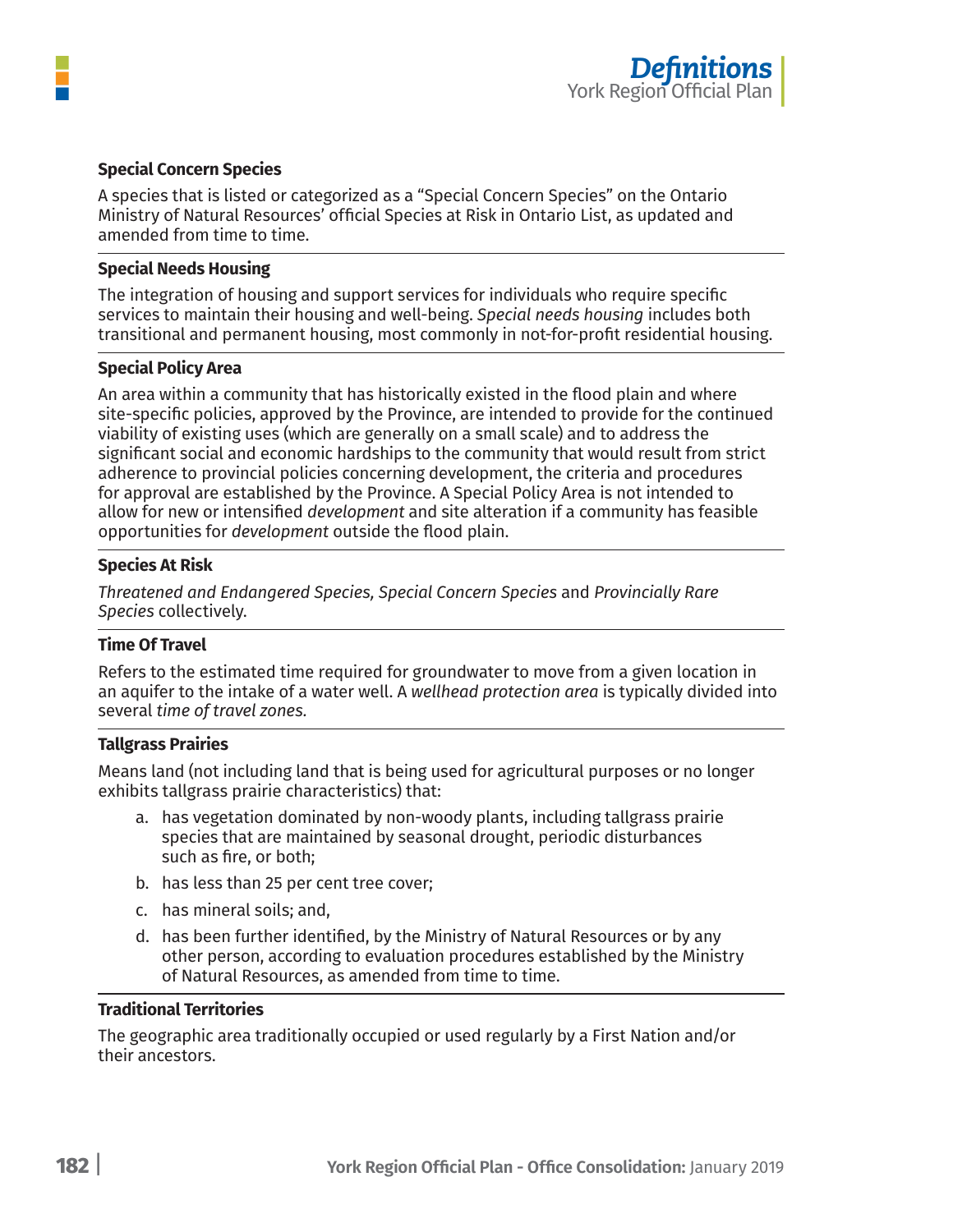

# **Transit Operation and Maintenance Facility**

Land and/or structures used for the purpose of repairing, maintaining, storing and/or testing conventional and rapid transit vehicles, up to and including subway cars. These facilities may also include offices and other accommodations for on-site workers and transit vehicle operators.

#### **Tree**

Any species of woody perennial plant, including its root system, that has reached or can reach a height of at least 4.5 metres at physiological maturity, provided that where multiple stems grow from the same root system, the number of trees shall be the number of stems that can be counted at a point of measurement 1.37 metres from the ground.

# **Vegetation Protection Zone**

Buffers surrounding a *key natural heritage feature* or a *key hydrologic feature.* These areas protect the feature and its functions from the impacts of land use changes and associated activities that will occur before, during and after construction, and where possible, restore or enhance the features and its functions.

### **Vulnerable**

For the purpose of policy 2.2.1.m, means surface and groundwater that can be easily changed or impacted by activities or events, either by virtue of their vicinity to such activities or events or by permissive pathways between such activities and the surface and/or groundwater.

### **Waterbody**

Lakes, woodland ponds, etc. which provide ecological functions. For the purposes of determining *significant woodlands,* waterbody generally does not include small surface water features such as farm ponds or stormwater management ponds, which would have limited ecological function.

# **Wellhead Protection Area**

The surface and sub-surface area surrounding a water well or well field that supplies a municipal water system and through which contaminants are reasonably likely to move so as eventually to reach the water well or well field.

### **Wetland**

Lands that are seasonally or permanently covered by shallow water, as well as lands where the water table is close to or at the surface. In either case the presence of abundant water has caused the formation of hydric soils and has favoured the dominance of either hydrophytic plants or water tolerant plants. The four major types of wetlands are swamps, marshes, bogs and fens. Periodically soaked or wet lands being used for agricultural purposes which no longer exhibit wetland characteristics are not considered to be wetlands for the purposes of this definition.